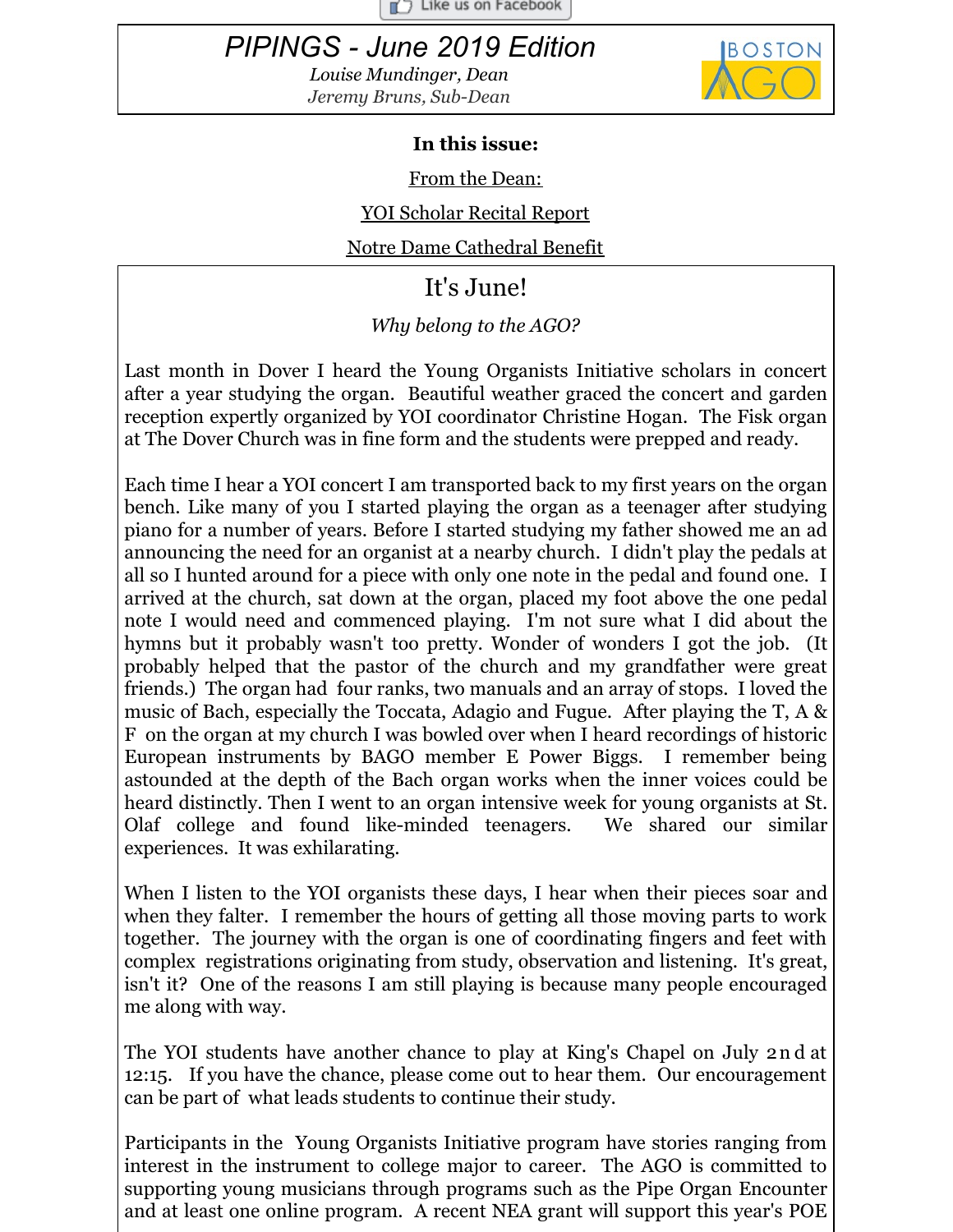programs.

Speaking of POEs, if any of you are interested in hosting a POE, please contact me. We need to host another program so if you feel the urge to help out or, better yet, lead the program, let me know as soon as possible. it'll save me some phone calls.

Besides sharing the rich experiences of our talented members and encouraging young organists, there is yet another reason to belong to BAGO. Members Carl Klein and Martin Steinmetz have worked for three years with the Organ Historical Society to protect some of the fragile holdings housed at the Organ Library. The E Power Biggs recordings that I referenced earlier need the type of protection that our Library cannot offer. The new OHS facility can help maintain the old recordings and thus the heritage of the AGO. Thanks to Carl and Martin part of our Boston organ heritage will be preserved.

This past year we had outstanding attendance at many of our program offerings. We have found that, in general, partnerships are the way to go. We partnered with King's Chapel, St. Joseph's, Needham, Holy Cross Cathedral, The Mother Church, the Concord Women's Chorus and First Lutheran as well as the National Pastoral Musicians. The annual meeting was well-attended and we feasted on food prepared by treasurer Daryl Bichel followed by a members' concert on the 2016 Noack organ at Trinitarian Congregational Church, Concord.

In the next edition of Pipings we will put out the program for 2019-2020, but for now be sure to mark Wednesday, September 18th for our Opening service with the newly renovated organ at Trinity Church, Copley Square. A reception will follow so we can catch up with one another after a summer of music and rejuvenation.

I am going to represent you, the talented members of BAGO, for one day at the Northeast regional convention in Buffalo before I return to attend the latter part of the Association of Anglican Musicians convention in Boston (an embarrassment of riches the first week of July). After that I hope to see you at some of the summer organ recitals in the area.

#### Happy practicing!

## May YOI Scholar Recital at The Dover Church

The Boston Chapter held its first annual Spring YOI Scholarship Winner and Graduate Recognition Recital Saturday, May 18 at The Dover Church in Dover, MA. Annual YOI scholarship recipients are given two opportunities to perform, one in May and the second in early summer, and they may play in one or both.

Three 2018-2019 YOI Scholarship students, John Dunn, Adelaide Mangum, Alexander Marin, joined 2016-2017 YOI Scholar Savannah Curro performing works

by J.S. Bach, Joann Fischer, Robert Jones, Gottfried Walther and Louis Vierne. The Graduate Recognition aspect of the May recital was added this year as a way to recognize current and former scholarship recipients and wish them well on their next endeavor. Savannah Curro is currently the church music intern at Parish of the Epiphany in Winchester, MA and following her graduation from Arlington High School will be attending Mercer University in Macon, GA this fall